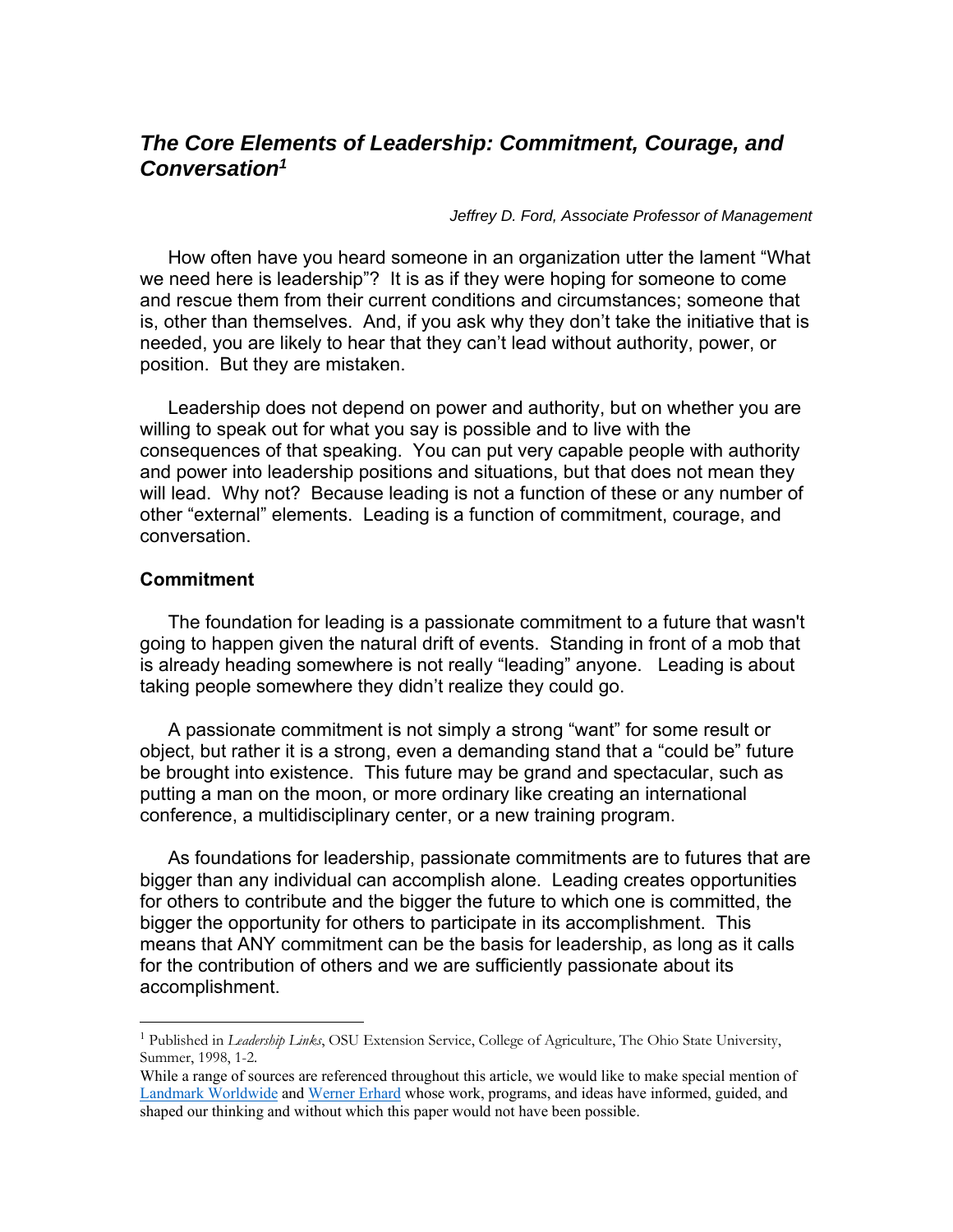Leading occurs where there is a sufficient passion, intention, or willingness to accomplish the futures to which we are committed. Where we generate passion, we generate action, and action is at the heart of leading. And since all of us have commitments to possible futures, the question is whether we are passionate enough about their accomplishment to act.

## **Courage**

It is one thing to have a passionate commitment, and another thing altogether to act on that commitment. It is relatively easy to talk about leadership, but it is something different to actually engage in leading. Along with every opportunity for leading comes our very personal relationship to risk and failure. Each of us has to balance risks we are willing to take against our passion for a new future. Some people are willing to go skydiving. They have a particular relationship with risk that is different from those of us who are more wedded to the ground. Some people are afraid to propose a new idea to their boss or to speak up in meetings, even when they know doing so could make a difference. They have a passion that is insufficient to get them to step out and lead in that area.

Leading calls for courage. But courage is not something that someone has, like an asset, it is something that one generates in the moment that action is required. What we call courage is evident whenever one acts with responsibility in the face of risk and failure. Acting with responsibility means stepping up and "taking charge", being a force in intentionally causing something to happen rather than standing back and hoping. When we act with responsibility, we act knowing there are risks and that we are willing to accept the consequences in order to accomplish what we say is possible.

## **Conversation**

Leading occurs in the conversations that gives other people access to the possibility of accomplishing something they weren't going to accomplish otherwise. Leading occurs in the conversations that give people the fuel and the opportunity to go somewhere they didn't know they could, to commit themselves to a future possibility, and to take action consistent with the accomplishment of that future. To provide any of this, leaders must speak for what they see is possible and invite the contribution of others. The role of conversations in leading is vital: there is no leadership without them.

Conversations includes all the talks we have with people about what we see as possible, what we really, truly care about, and what opportunities there are for us to work or play together to bring about a new future. It is in these conversations that we get "followers", or people who want to play in the new game. People do not follow someone unless they have enrolled themselves in a